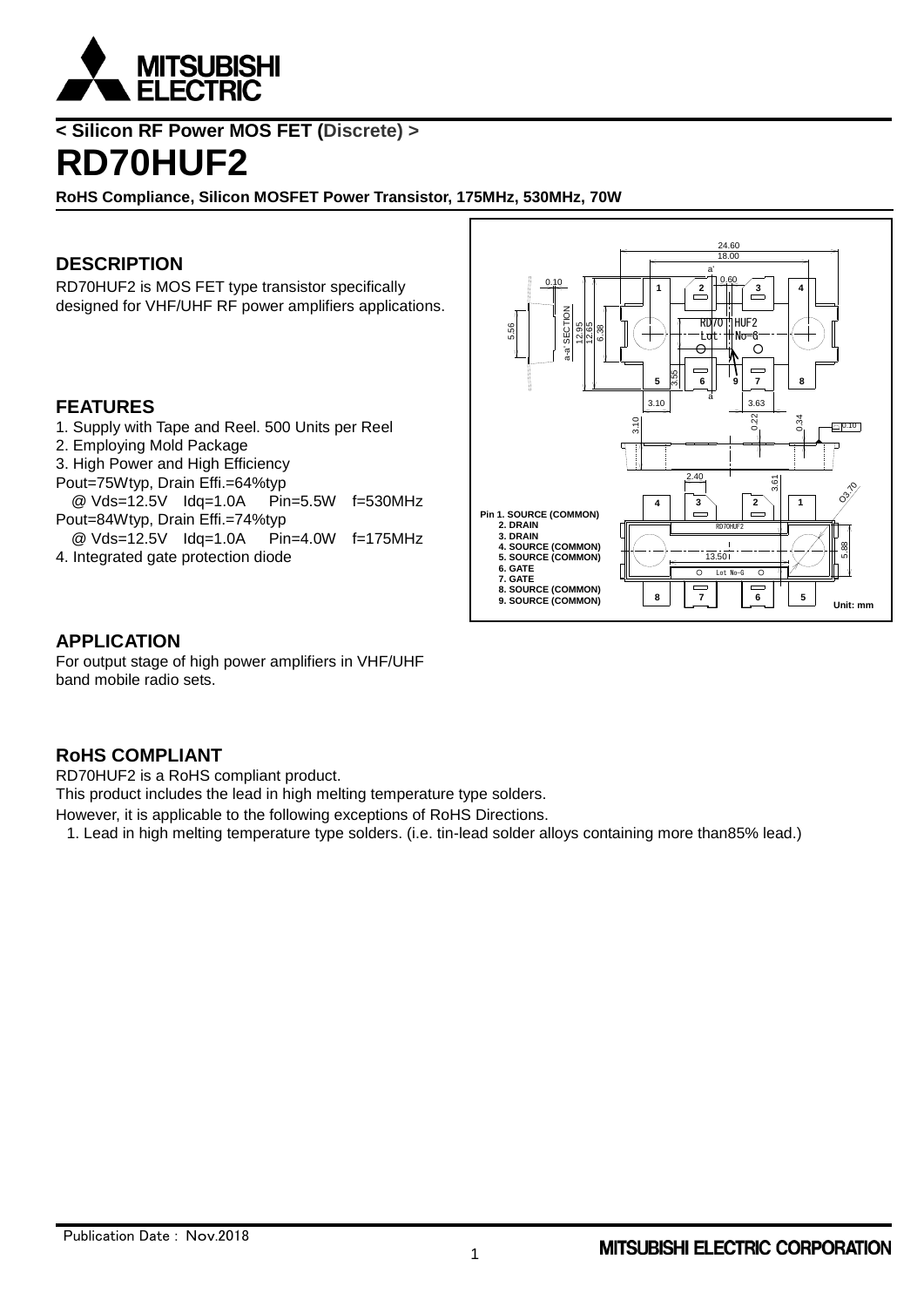### **ABSOLUTE MAXIMUM RATINGS** (Tc=25°C UNLESS OTHERWISE NOTED)

| <b>SYMBOL</b>    | <b>PARAMETER</b>           | <b>CONDITIONS</b>  | <b>RATINGS</b>  | <b>UNIT</b>  |
|------------------|----------------------------|--------------------|-----------------|--------------|
| <b>VDSS</b>      | Drain to Source Voltage    | $V$ gs=0 $V$       | 40              |              |
| <b>VGSS</b>      | Gate to Source Voltage     | Vds=0V             | $-5/+10$        |              |
| Pch <sup>*</sup> | <b>Channel Dissipation</b> | $Tc = 25^{\circ}C$ | 300             | W            |
| Pin              | Input Power                | $Zg=ZI=50\Omega$   | 12              | W            |
| ID               | Drain Current              |                    | 20              | A            |
| Tch              | Channel Temperature        |                    | 175             | $^{\circ}C$  |
| Tstg             | Storage Temperature        |                    | $-40$ to $+175$ | $^{\circ}$ C |
| Rth i-c          | <b>Thermal Resistance</b>  | Junction to Case   | 0.5             | °C/W         |

Note: Above parameters are guaranteed independently.

\* Theoretical value in case of mounted on infinite heat sink.

### **ELECTRICAL CHARACTERISTICS** (Tc=25°C, UNLESS OTHERWISE NOTED)

| <b>SYMBOL</b>     | <b>PARAMETER</b>                                | <b>CONDITIONS</b>                                                                                                                   | LIMITS     |                |                | <b>UNIT</b> |
|-------------------|-------------------------------------------------|-------------------------------------------------------------------------------------------------------------------------------------|------------|----------------|----------------|-------------|
|                   |                                                 |                                                                                                                                     | <b>MIN</b> | <b>TYP</b>     | MAX.           |             |
| IDSS*             | Zero Gate Voltage Drain Current VDS=37V, VGS=0V |                                                                                                                                     |            |                | 150            | μA          |
| IGSS*             | <b>Gate to Source Leak Current</b>              | VGS=10V, VDS=0V                                                                                                                     |            | $\blacksquare$ | 2.5            | μA          |
| $VTH^*$           | <b>Gate Threshold Voltage</b>                   | VDS=12V, IDS=1mA                                                                                                                    | 1.6        | 2.0            | 2.4            | V           |
| Pout1             | <b>Output Power</b>                             | f=530MHz**, VDS=12.5V,                                                                                                              |            | 75             |                | W           |
| $\eta$ D1         | <b>Drain Efficiency</b>                         | Pin=5.5W, Idq=2x500mA                                                                                                               |            | 64             | $\blacksquare$ | $\%$        |
| Pout <sub>2</sub> | <b>Output Power</b>                             | f=175MHz***, VDS=12.5V,<br>Pin=4.0W, Idq=2x500mA                                                                                    |            | 84             | ٠              | W           |
| nD2               | <b>Drain Efficiency</b>                         |                                                                                                                                     |            | 74             |                | $\%$        |
| <b>VSWRT</b>      | Load VSWR Tolerance                             | All phase, VDS=16.3V increased after<br>Pout adjusted to 70W(Zg/ZI=50Ω) by<br>Pin(under f=135MHz***, VDS=12.5V<br>and $ldq=2x500mA$ | 20:1       |                |                | <b>VSWR</b> |

Note: Above parameters, ratings, limits and conditions are subject to change.

\* Unilateral Measurement (Measured per Single Side)

\*\* In Mitsubishi UHF Evaluation Board \*\*\* In Mitsubishi VHF Evaluation Board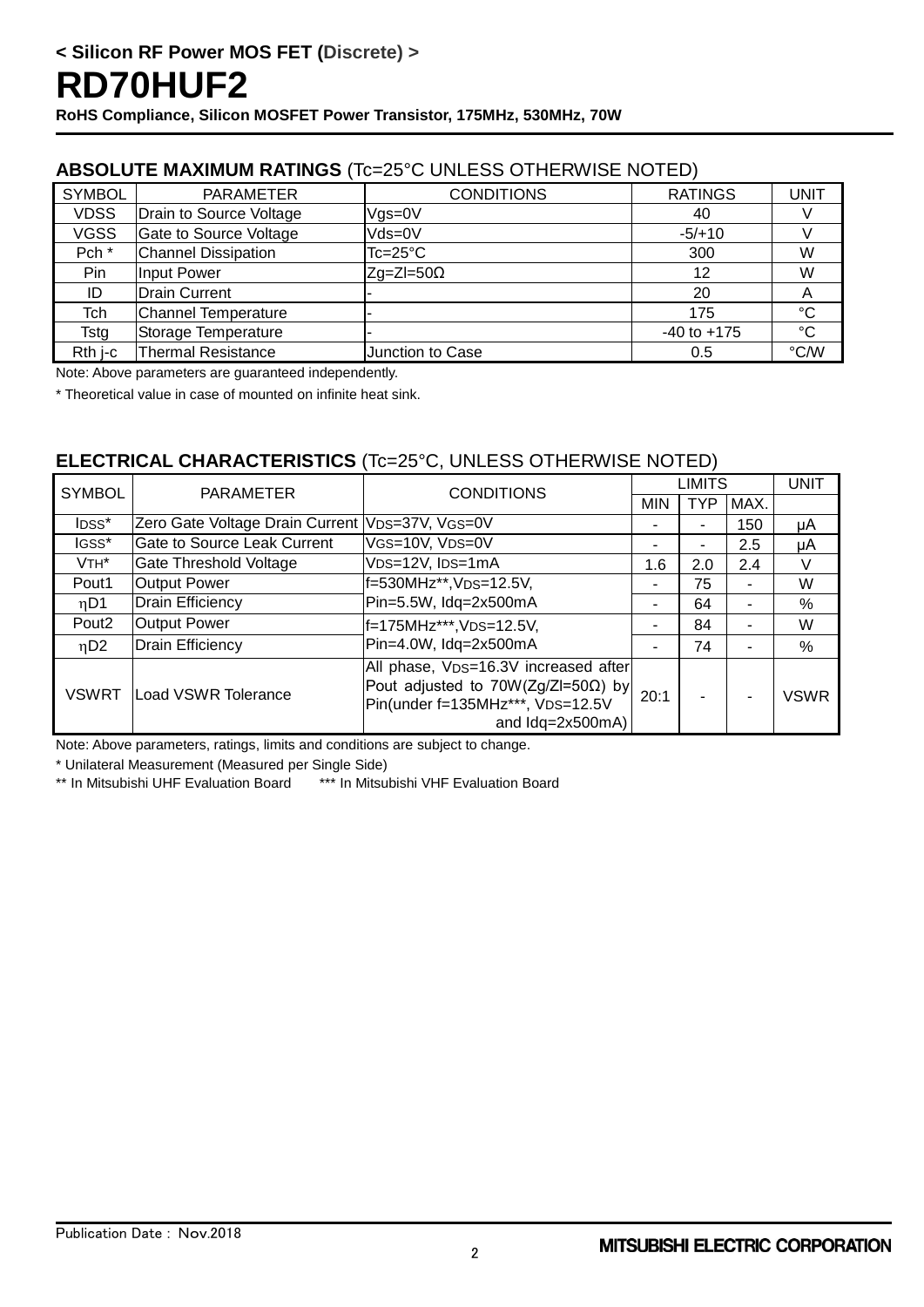### **TYPICAL CHARACTERISTICS**

(These are only typical curves and devices are not necessarily guaranteed at these curves.)

(These are Unilateral Measurement (Measured per Single Side))



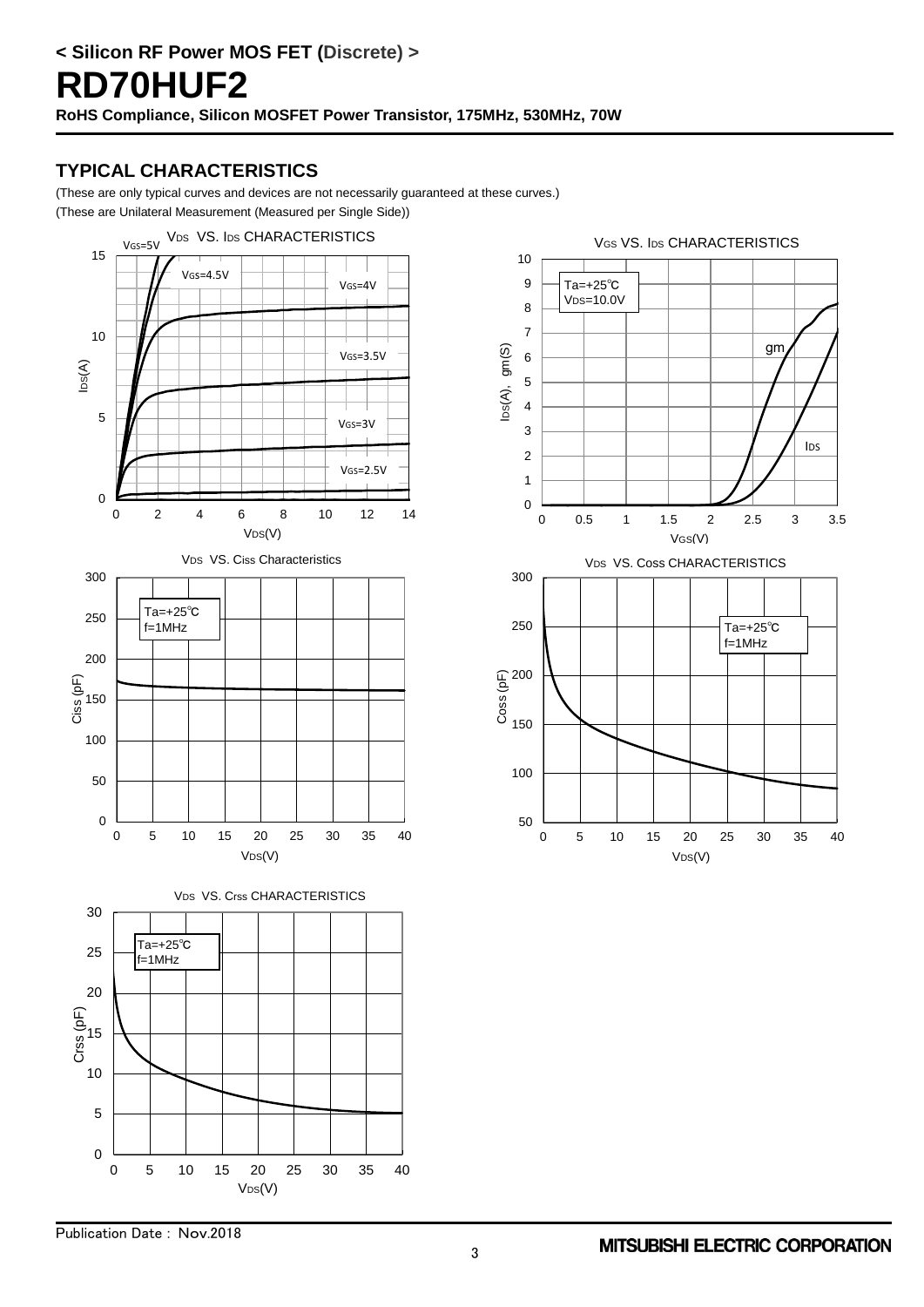### **VHF-band TYPICAL CHARACTERISTICS**

(These are only typical curves and devices are not necessarily guaranteed at these curves.)

#### **Frequency Characteristics @f=135 to 175MHz**

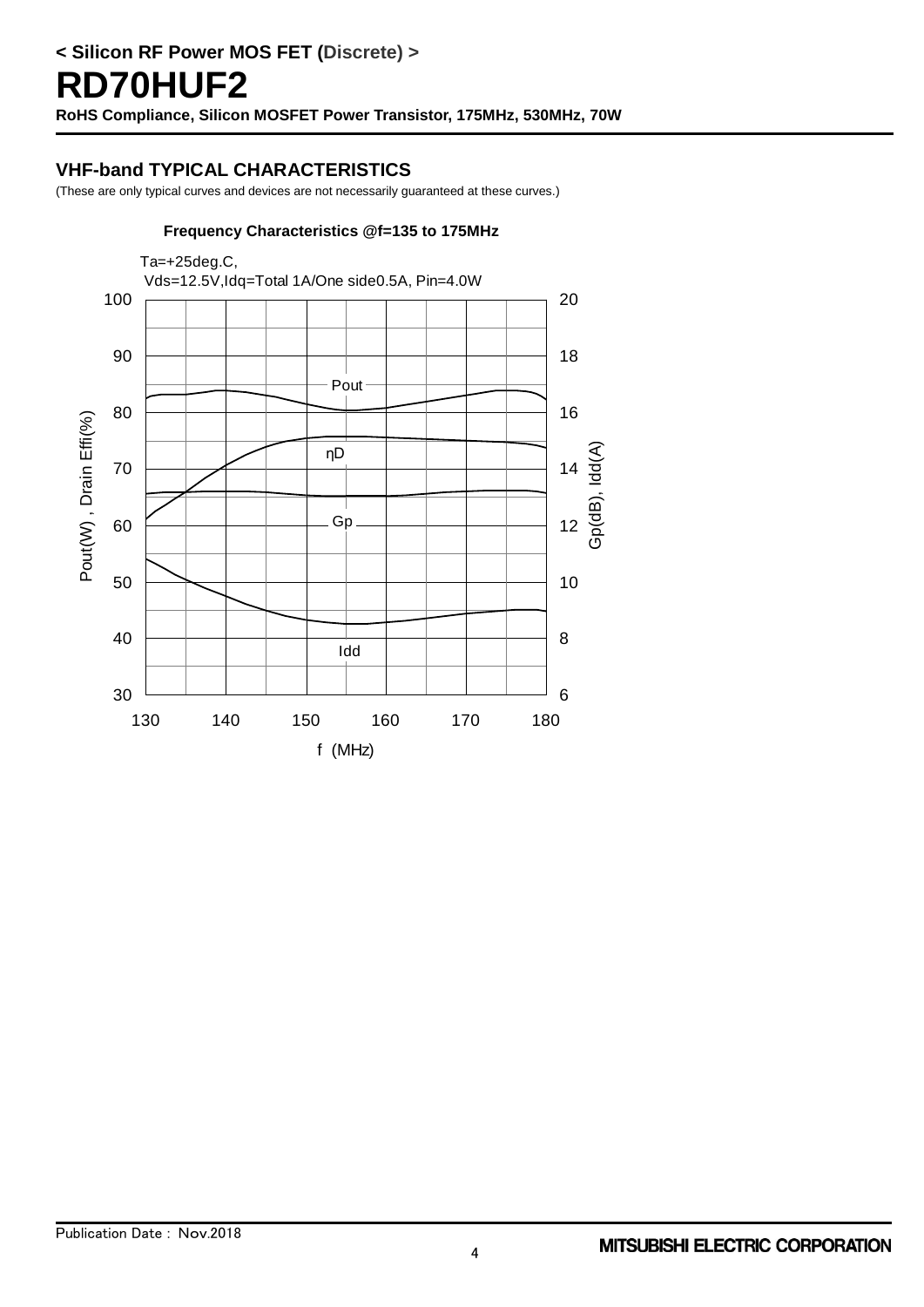## **VHF-band TYPICAL CHARACTERISTICS**

(These are only typical curves and devices are not necessarily guaranteed at these curves.)

Ta=+25deg.C,Vds=12.5V,Idq=Total 1A/One side 0.5A





#### **Output Power versus Input Power Input Return Loss versus Output Power**



#### **Gain versus Output Power Drain Efficiency versus Output Power**

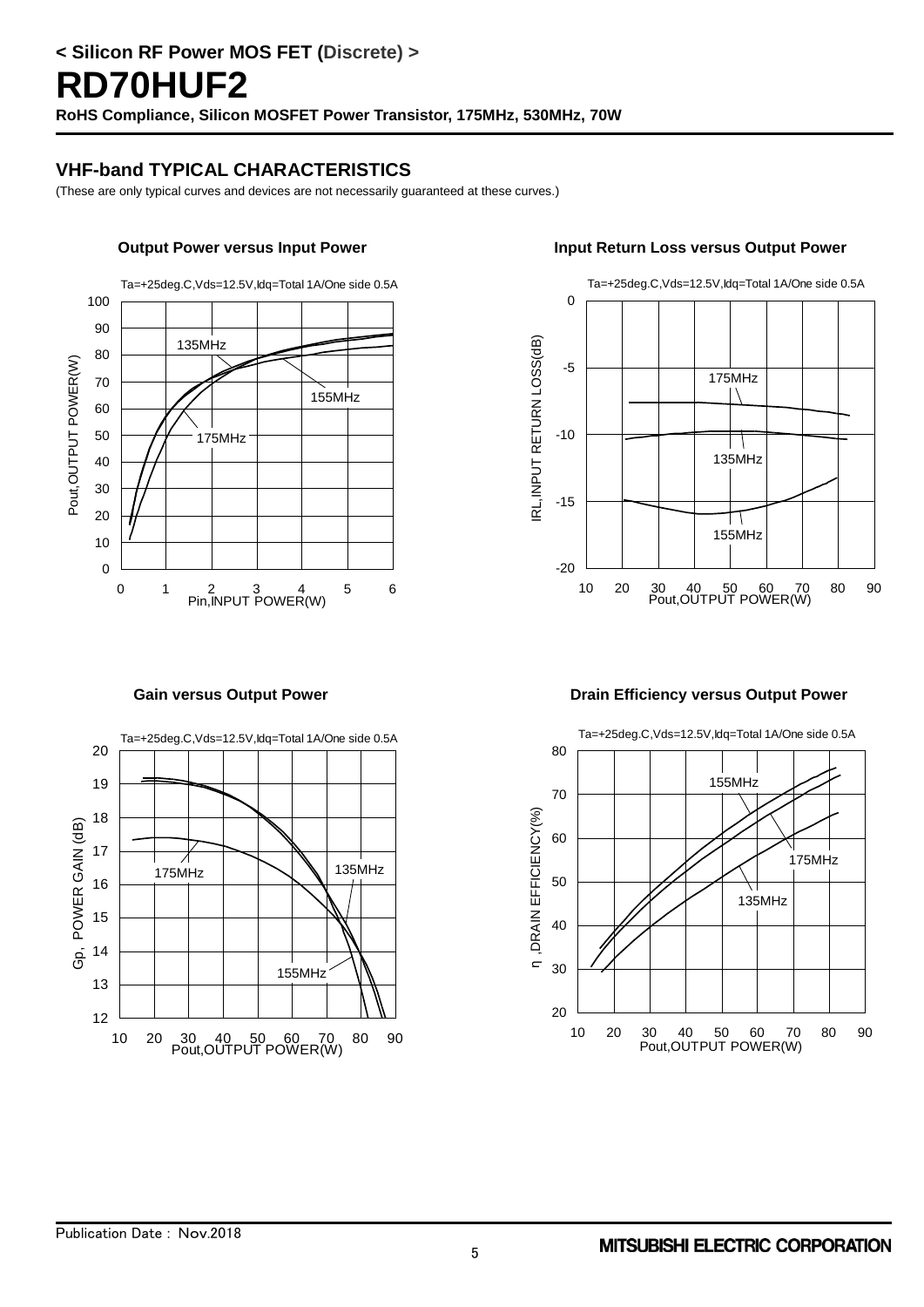## **VHF-band TYPICAL CHARACTERISTICS**

(These are only typical curves and devices are not necessarily guaranteed at these curves.)







**Output Power versus Supply Voltage Communisty Contract Power Voltage Drain Efficiency versus Supply Voltage** 

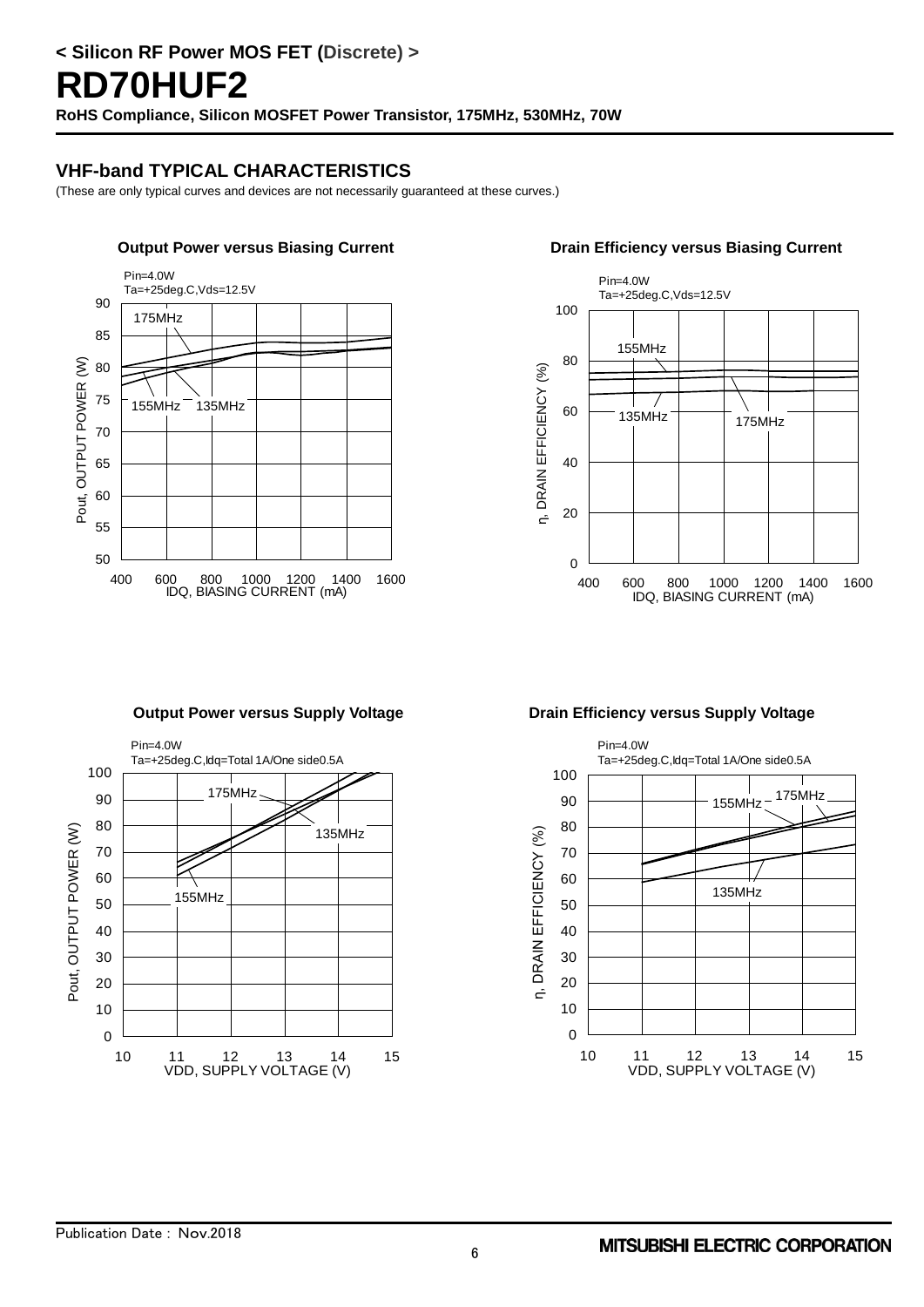### **UHF-band TYPICAL CHARACTERISTICS**

(These are only typical curves and devices are not necessarily guaranteed at these curves.)

#### **Frequency Characteristics @f=450 to 530MHz**

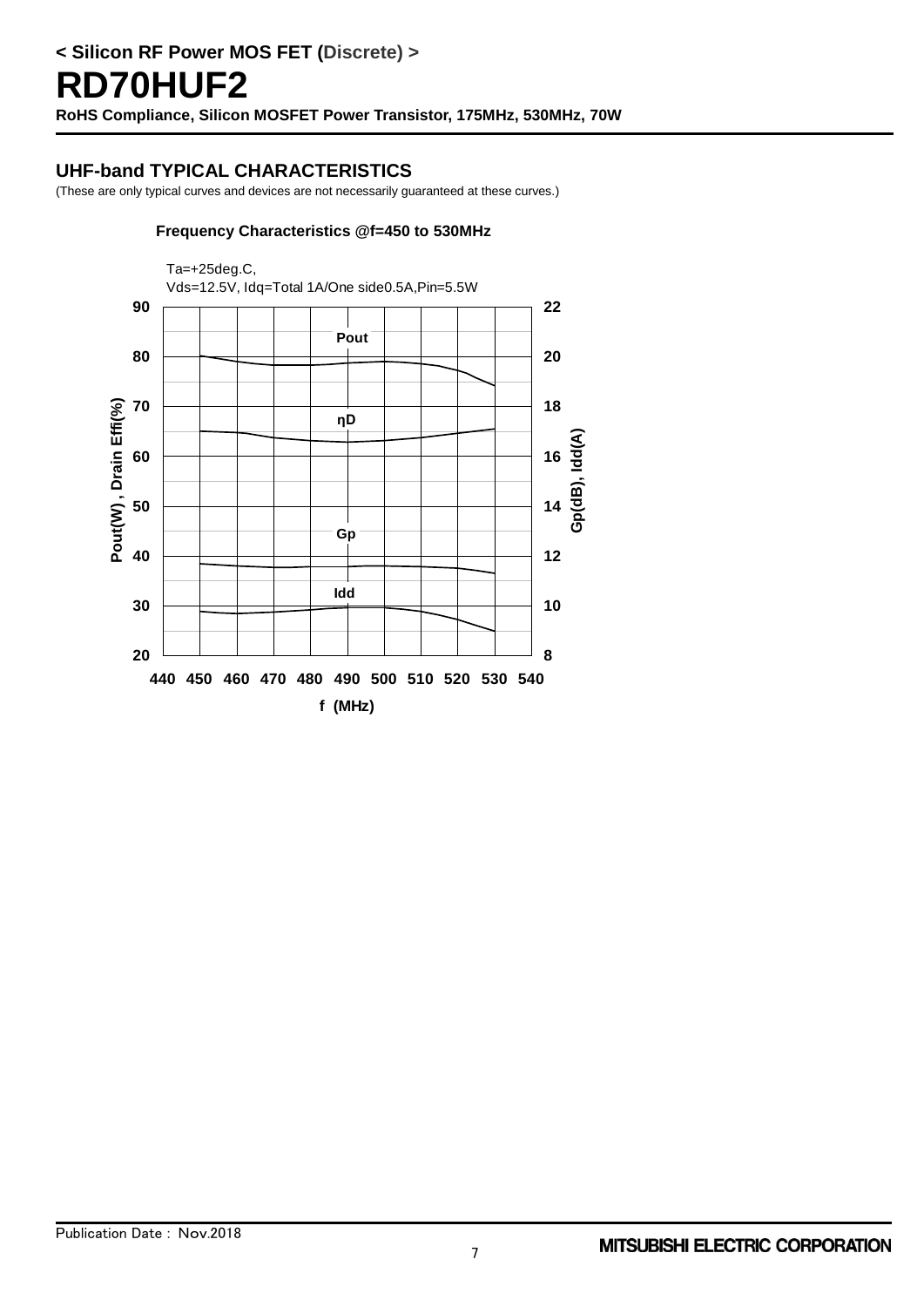### **UHF-band TYPICAL CHARACTERISTICS**

(These are only typical curves and devices are not necessarily guaranteed at these curves.)

Ta=+25deg.C,Vds=12.5V, Idq=Total 1A/One side 0.5A



#### **Output Power versus Input Power Input Return Loss versus Output Power**



Ta=+25deg.C,Vds=12.5V, Idq=Total 1A/One side 0.5A

Ta=+25deg.C,Vds=12.5V, Idq=Total 1A/One side 0.5A



**Gain versus Output Power Drain Efficiency versus Output Power**

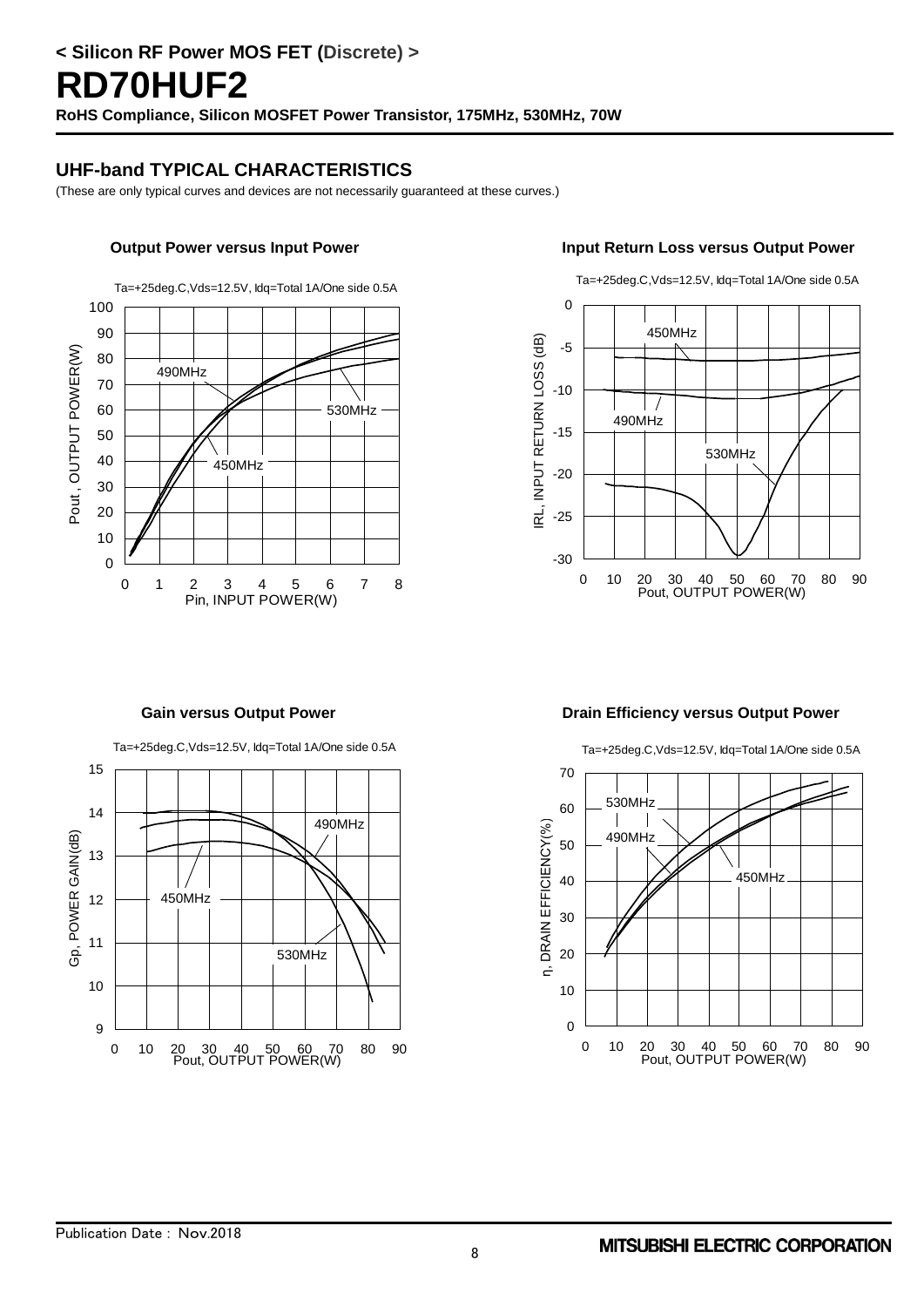## **UHF-band TYPICAL CHARACTERISTICS**

(These are only typical curves and devices are not necessarily guaranteed at these curves.)



#### **Output Power versus Biasing Current Current Current Current Current Current** Drain Efficiency versus Biasing Current



#### **Output Power versus Supply Voltage <b>Drain Efficiency versus Supply Voltage**

 Ta=+25deg.C,Idq=Total 1A/One side 0.5A 100 90 Pout, OUTPUT POWER(W) Pout , OUTPUT POWER(W) 80 450MHz 70 530MHz 60 490MHz 50 40 30 10 11 12 13 14 15 VDD, SUPPLY VOLTAGE(V)



Pin=5.5W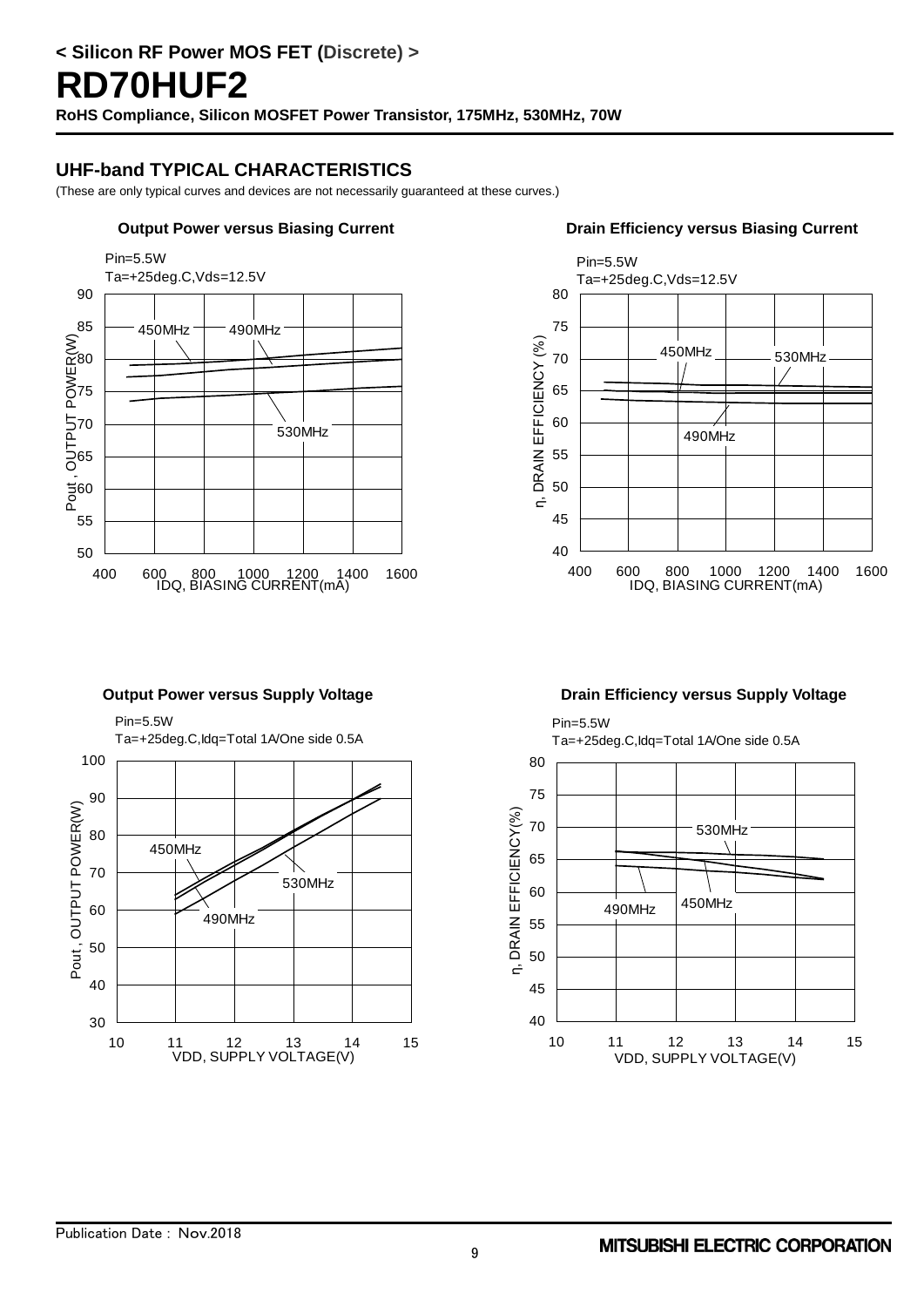## **EQUIVALENT CIRCUITRY for VHF EVALUATION BOARD (f=135 - 175MHz)**



For more information regarding this evaluation board, refer to APPLICATION NOTE "AN-VHF-049"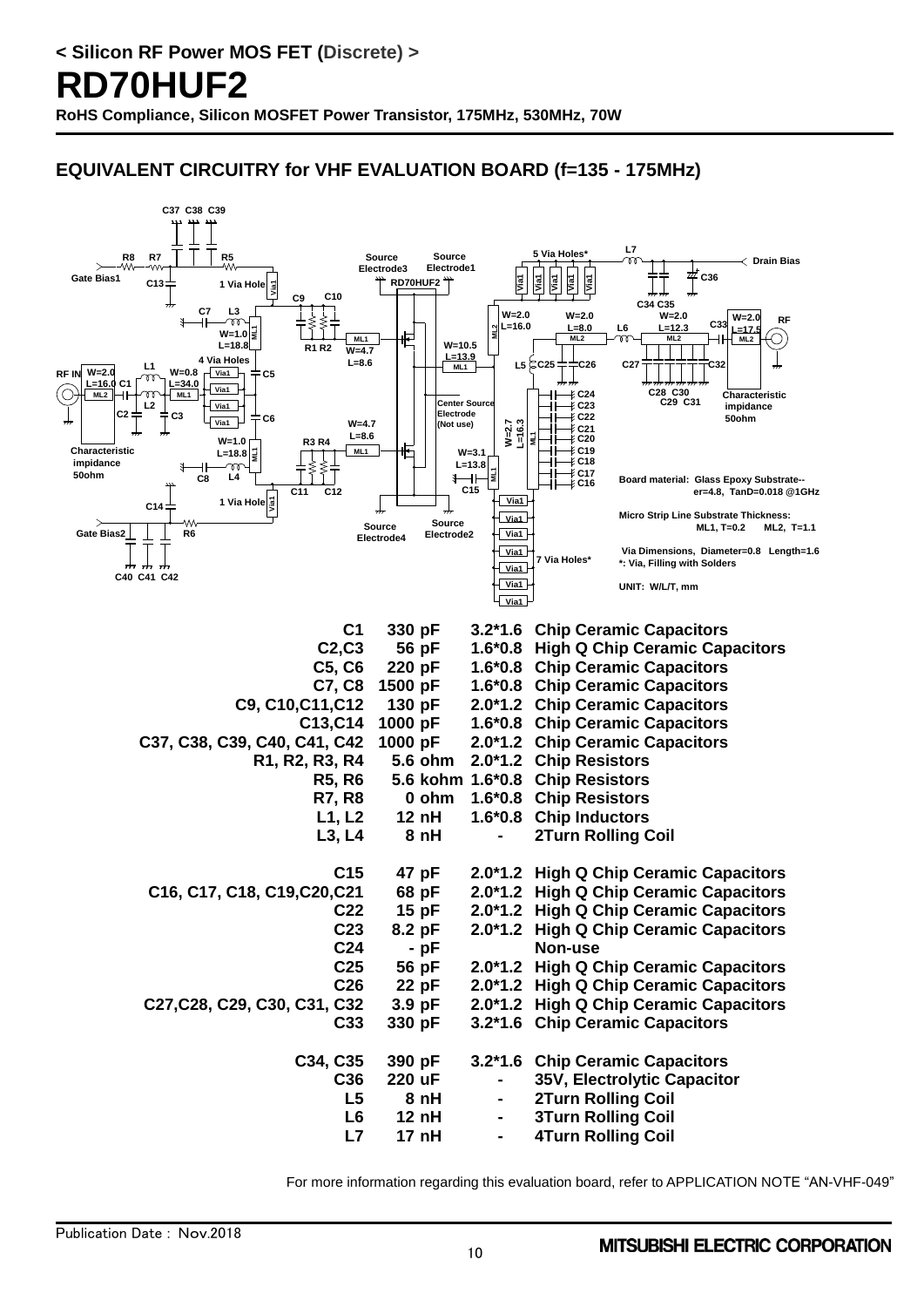## **EQUIVALENT CIRCUITRY for UHF EVALUATION BOARD (f=450 - 530MHz)**



For more information regarding this evaluation board, refer to APPLICATION NOTE "AN-UHF-113"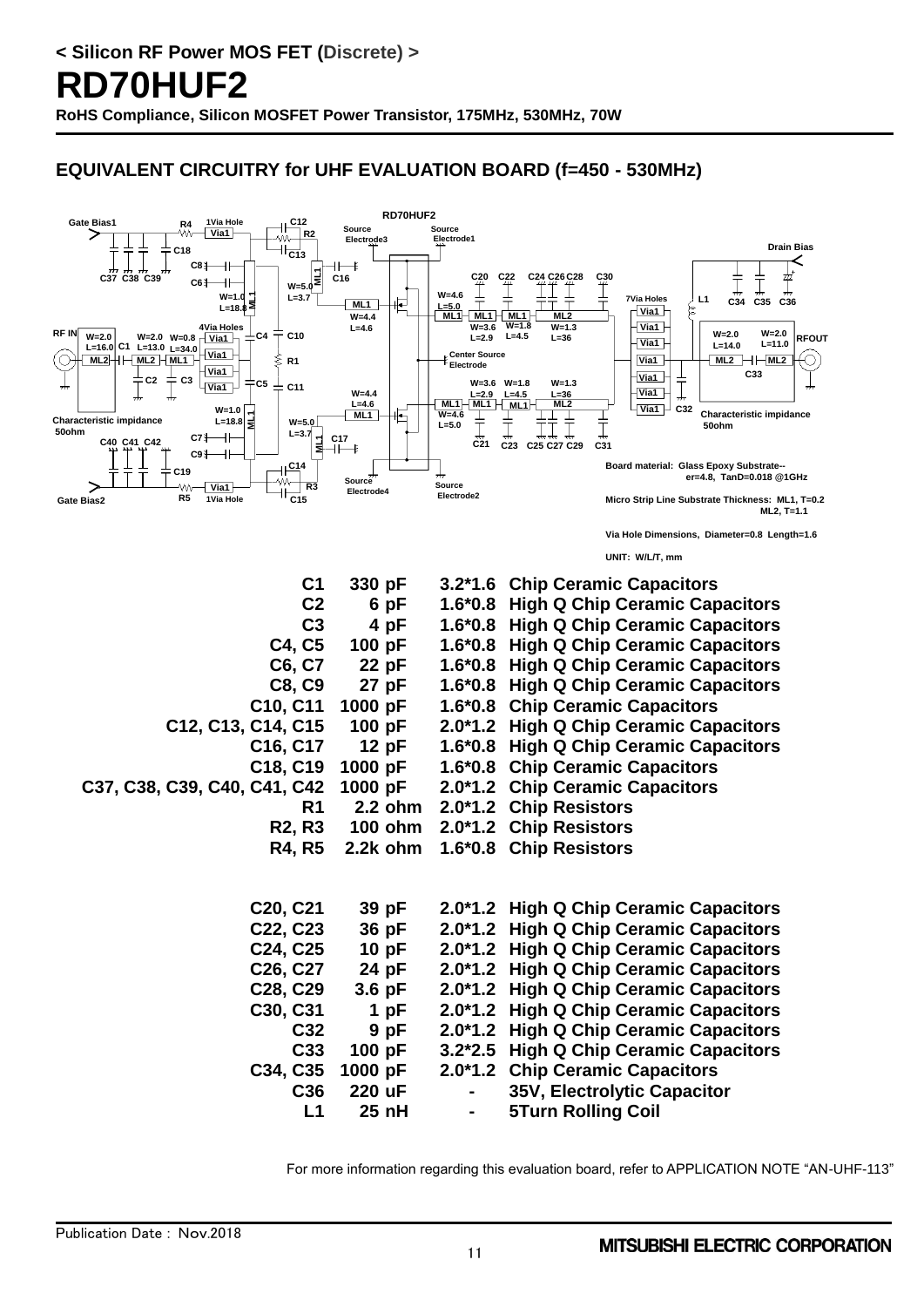### **Input / Output Impedance VS. Frequency Characteristics**



**: Edge of a footprint pad placed for a pin : Boundary surface between a pin and package plastics**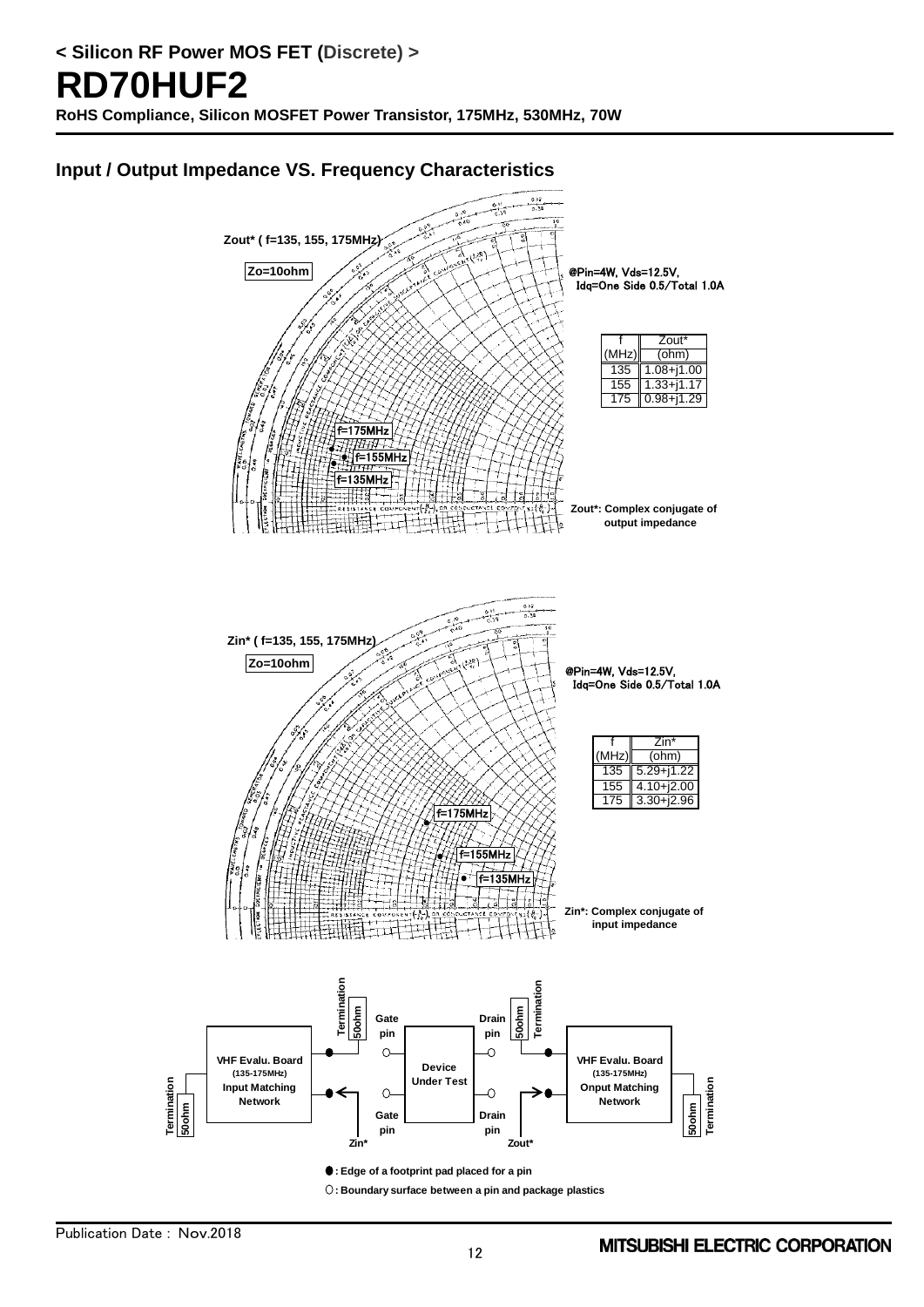## **Input / Output Impedance VS. Frequency Characteristics**



**: Boundary surface between a pin and package plastics**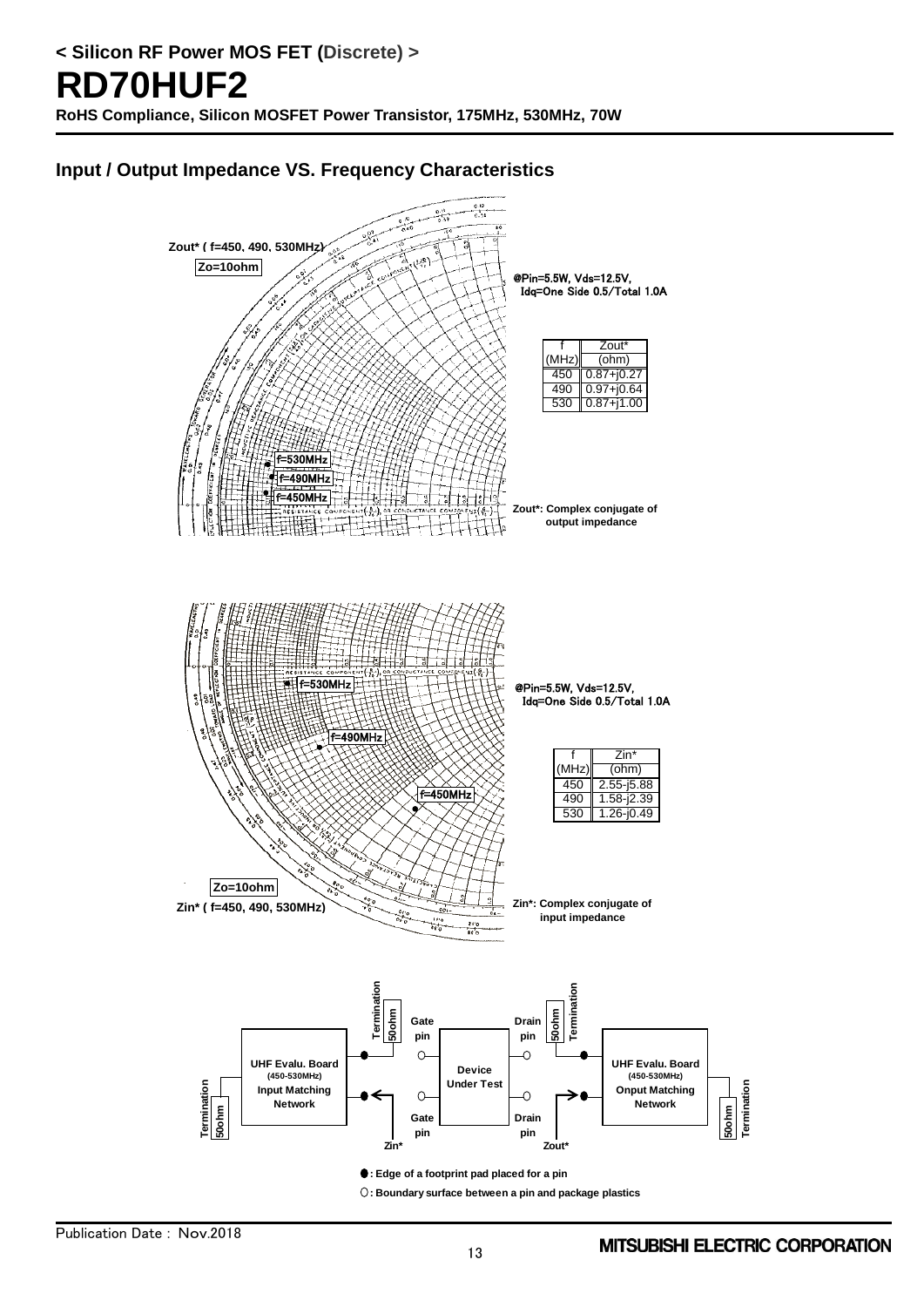### **Small Signal Parameter of One Side of RD70HUF2**

Bias Condition: Vds=12.5V, Idq=One Side 0.5A/Total 1.0A

| Freq. | S <sub>11</sub> |          | S21   |        | S <sub>12</sub> |         | S22   |          |
|-------|-----------------|----------|-------|--------|-----------------|---------|-------|----------|
| (MHz) | (mag)           | (ang)    | (mag) | (ang)  | (mag)           | (ang)   | (mag) | (ang)    |
| 100   | 0.882           | $-174.5$ | 5.155 | 69.4   | 0.009           | $-14.8$ | 0.847 | $-174.4$ |
| 135   | 0.894           | $-175.2$ | 3.631 | 61.8   | 0.008           | $-20.1$ | 0.864 | $-174.4$ |
| 150   | 0.899           | $-175.4$ | 3.188 | 58.9   | 0.008           | $-21.6$ | 0.871 | $-174.4$ |
| 175   | 0.907           | $-175.8$ | 2.619 | 54.4   | 0.007           | $-24.8$ | 0.884 | $-174.5$ |
| 200   | 0.915           | $-176.2$ | 2.187 | 50.1   | 0.007           | $-26.5$ | 0.896 | $-174.8$ |
| 250   | 0.929           | $-177.1$ | 1.594 | 42.8   | 0.005           | $-28.7$ | 0.916 | $-175.4$ |
| 300   | 0.940           | $-178.0$ | 1.205 | 36.9   | 0.004           | $-27.8$ | 0.931 | $-176.2$ |
| 350   | 0.948           | $-179.0$ | 0.944 | 31.6   | 0.003           | $-20.1$ | 0.942 | $-177.1$ |
| 400   | 0.955           | $-179.9$ | 0.755 | 27.2   | 0.003           | $-5.7$  | 0.950 | $-177.9$ |
| 450   | 0.960           | 179.3    | 0.616 | 23.7   | 0.002           | 16.0    | 0.954 | $-178.7$ |
| 500   | 0.964           | 178.4    | 0.514 | 20.4   | 0.002           | 34.8    | 0.957 | $-179.4$ |
| 550   | 0.967           | 177.5    | 0.433 | 17.7   | 0.003           | 54.5    | 0.959 | 179.9    |
| 600   | 0.970           | 176.6    | 0.375 | 15.4   | 0.003           | 63.4    | 0.962 | 179.4    |
| 650   | 0.971           | 175.7    | 0.322 | 12.8   | 0.004           | 68.9    | 0.966 | 178.7    |
| 700   | 0.974           | 174.9    | 0.284 | 11.0   | 0.005           | 72.8    | 0.969 | 178.1    |
| 750   | 0.974           | 173.9    | 0.252 | 10.1   | 0.005           | 75.5    | 0.973 | 177.3    |
| 800   | 0.976           | 173.0    | 0.228 | 7.7    | 0.006           | 76.5    | 0.974 | 176.5    |
| 850   | 0.976           | 172.0    | 0.203 | 6.0    | 0.007           | 77.5    | 0.977 | 175.6    |
| 900   | 0.977           | 171.0    | 0.185 | 6.5    | 0.008           | 78.7    | 0.977 | 174.7    |
| 950   | 0.978           | 170.0    | 0.164 | 3.6    | 0.009           | 77.5    | 0.978 | 173.9    |
| 1000  | 0.979           | 168.9    | 0.151 | 2.5    | 0.010           | 76.8    | 0.978 | 173.0    |
| 1050  | 0.979           | 167.8    | 0.139 | 0.7    | 0.011           | 76.1    | 0.979 | 172.1    |
| 1100  | 0.979           | 166.7    | 0.130 | $-0.1$ | 0.011           | 75.9    | 0.980 | 171.0    |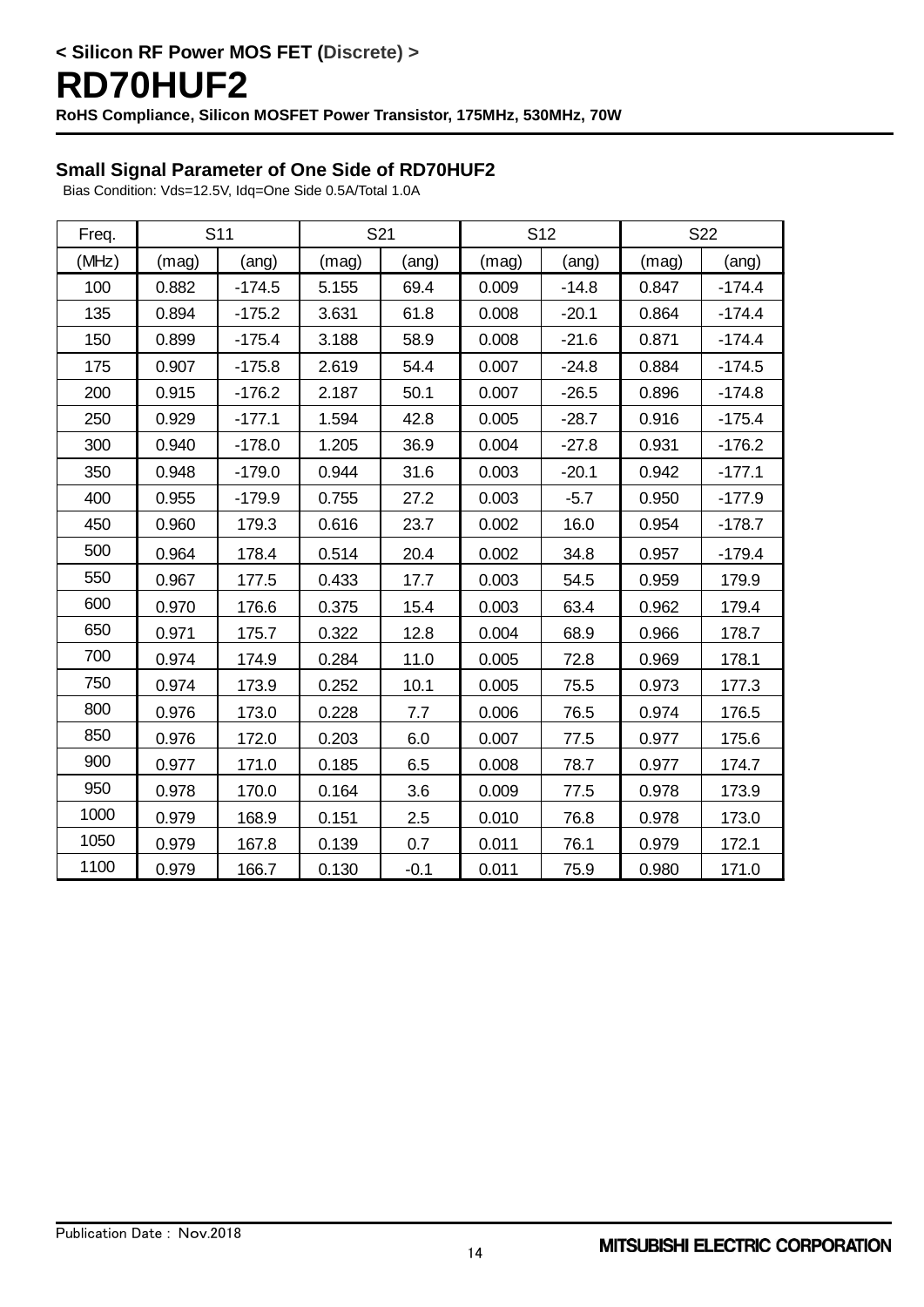#### **ATTENTION:**

- 1.High Temperature ; This product might have a heat generation while operation,Please take notice that have a possibility to receive a burn to touch the operating product directly or touch the product until cold after switch off. At the near the product,do not place the combustible material that have possibilities to arise the fire.
- 2.Generation of High Frequency Power ; This product generate a high frequency power. Please take notice that do not leakage the unnecessary electric wave and use this products without cause damage for human and property per normal operation.
- 3.Before use; Before use the product,Please design the equipment in consideration of the risk for human and electric wave obstacle for equipment.

#### **PRECAUTIONS FOR THE USE OF MITSUBISHI SILICON RF POWER DEVICES:**

- 1. The specifications of mention are not guarantee values in this data sheet. Please confirm additional details regarding operation of these products from the formal specification sheet. For copies of the formal specification sheets, please contact one of our sales offices.
- 2.RA series products (RF power amplifier modules) and RD series products (RF power transistors) are designed for consumer mobile communication terminals and were not specifically designed for use in other applications. In particular, while these products are highly reliable for their designed purpose, they are not manufactured under a quality assurance testing protocol that is sufficient to guarantee the level of reliability typically deemed necessary for critical communications elements and In the application, which is base station applications and fixed station applications that operate with long term continuous transmission and a higher on-off frequency during transmitting, please consider the derating, the redundancy system, appropriate setting of the maintain period and others as needed. For the reliability report which is described about predicted operating life time of Mitsubishi Silicon RF Products , please contact Mitsubishi Electric Corporation or an authorized Mitsubishi Semiconductor product distributor.
- 3. RD series products use MOSFET semiconductor technology. They are sensitive to ESD voltage therefore appropriate ESD precautions are required.
- 4. In the case of use in below than recommended frequency, there is possibility to occur that the device is deteriorated or destroyed due to the RF-swing exceed the breakdown voltage.
- 5. In order to maximize reliability of the equipment, it is better to keep the devices temperature low. It is recommended to utilize a sufficient sized heat-sink in conjunction with other cooling methods as needed (fan, etc.) to keep the channel temperature for RD series products lower than 120deg/C(in case of Tchmax=150deg/C) ,140deg/C(in case of Tchmax=175deg/C) under standard conditions.
- 6. Do not use the device at the exceeded the maximum rating condition. In case of plastic molded devices, the exceeded maximum rating condition may cause blowout, smoldering or catch fire of the molding resin due to extreme short current flow between the drain and the source of the device. These results causes in fire or injury.
- 7. For specific precautions regarding assembly of these products into the equipment, please refer to the supplementary items in the specification sheet.
- 8. Warranty for the product is void if the products protective cap (lid) is removed or if the product is modified in any way from it's original form.
- 9. For additional "Safety first" in your circuit design and notes regarding the materials, please refer the last page of this data sheet.